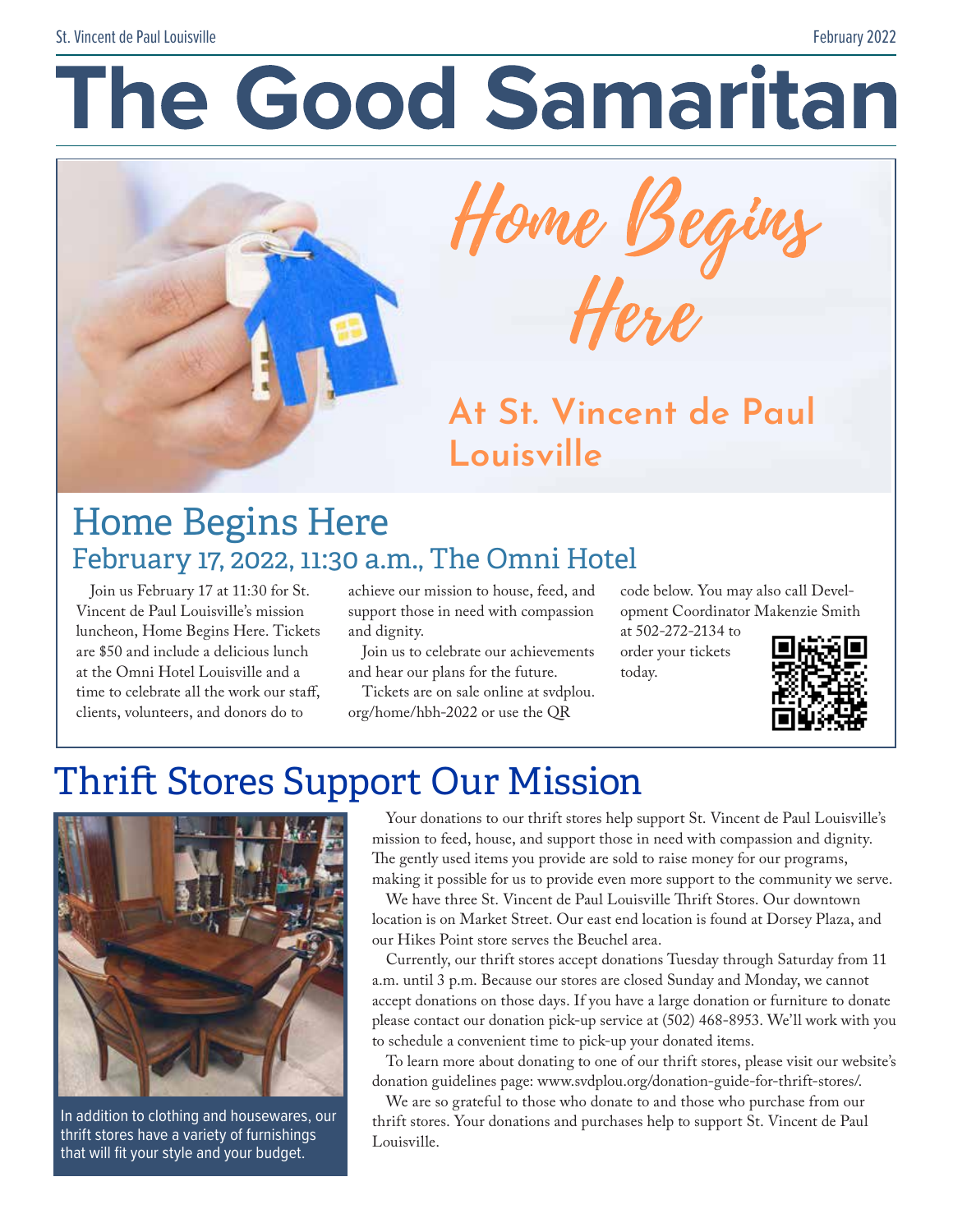

### The Good Samaritan

The monthly newsletter of St. Vincent de Paul | Louisville

Send correspondence to PO Box 17126, Louisville, KY 40217-0126

Visit us at 1015-C South Preston Street, Louisville, KY 40203-2733

> David Calzi Executive Director

Rich Flaherty Director of Development

Donna Young Director of Conference Affairs & Volunteer Services

Beth Haendiges Marketing & Communications Coordinator

Send comments and change of address notifications to bhaendiges@svdplou.org

### Our Mission

We house, feed, and support those in need with compassion and dignity.

### Support SVDP

To find out more about our work or make a donation, visit our website.

### svdplou.org





 $\mathcal O$  svdplouky

# By the Numbers 2021

**Permanent Housing Programs** (All scattered site, all on-campus apartments, except Tranquil House)

- 452 people were served in 2021, 86 families and 143 individuals.
- 192 of these people were children.
- 71% of the exits were positive.

#### **Ozanam Inn Shelter**

- 454 men served in 2021\*.
- 62 men exited to stable housing. \*Numbers served continued to be impacted by COVID-19.

#### **VA Program**

- 61 men have been served since January 1, 2021.
- Since January, 83% of men served have exited to permanent housing.

#### **Tranquil House**

- 15 people served in 2021.
- 70% increased or maintained mental health services.
- 70% increased their participation in the community, attending events, group counseling, or other social/emotional support activities.

#### **Family Success Center**

- 30 Students registered for the after school program in 2021. The average attendance was 17.
- 81% of students have improved their site word skills in reading.
- 87.5% of students are now reading at grade level. (Our goal is to be at 90% by the end of the 2021-22 school year.)
- 100% of students have demonstrated increased STEM skills and knowledge.

#### **Mental Health and Substance Use Program** (Clinical Services)

- 455 households have been served in 2021.
- 233 crises have been resolved, with a 98% success rate.
- 96% of participants in individual counseling report making progress on a therapeutic goal.

## **We have a new Facebook Page! @svdplouky Like us today!**

**New page. Great content.**

Look for in-kind donation and volunteer opportunities, check out events, share our success, and keep up with St. Vincent de Paul Louisville.

Check out our new page on Facebook! Visit us by clicking on the QR code.

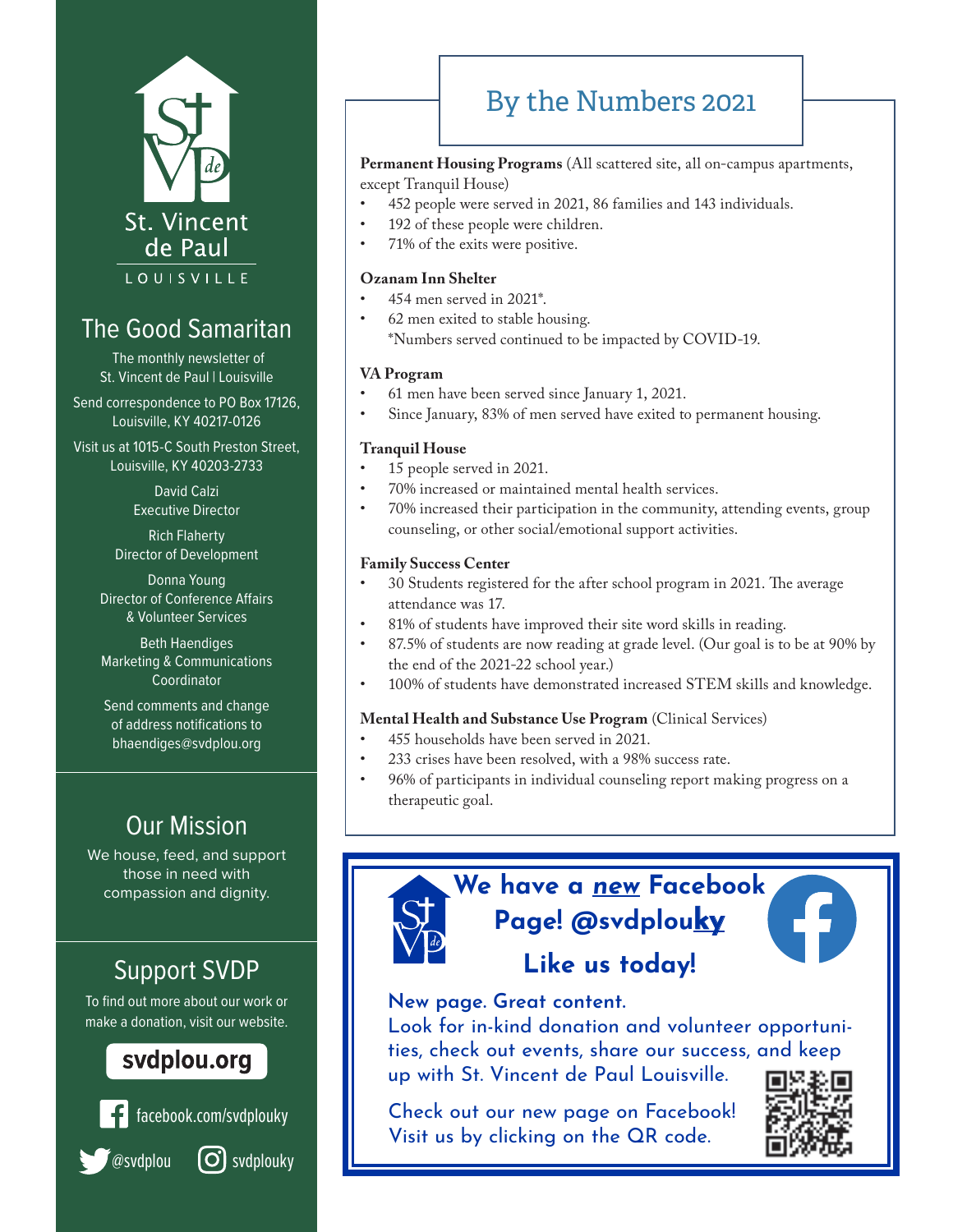# Part of the Corporate Culture: *Doing Good Is Part of the Mission for Brown-Forman*

Brown-Forman team members completed volunteer projects for St. Vincent de Paul Louisville twice in 2021. First, they painted the floors of the Food Pantry in September for the Mayor's Give a Day initiative. Then another team prepared food for those served by the Open Hand Kitchen during the holidays.

"Brown-Forman employees take pride in giving back to the communities where they live, work, and raise families," explains Brown-Forman's Global Community Relations Manager Karen Krinock. "Whether it is through time, talent or treasure our employees are dedicated to making a difference and making an impact to improve the lives of others."

Joshua Wiese, one of the chef's who volunteered at the holidays, shared:

*This opportunity for our hospitality team to give our time and support to St. Vincent de Paul was an eye opening and heartwarming experience for all of us. This was the first, but not the last, time some of our team have volunteered in the community.* 

*Everyone came back with exciting stories about how much enjoyment they* 



For the mayor's Day of Action, a team from Brown-Forman came out to paint the floor of the food pantry. It made such a difference!

*found in giving back to the community and the respect they have for what you and your team are doing.* 

We truly appreciate the love and support the Brown-Forman teams showed our staff and clients. We are truly blessed by those who support our mission.



Brown-Forman's team from the cafeteria spent three days between Christmas and the New Year preparing meals for the homeless in the Open Hand Kitchen. We are so grateful for their skill and their generosity this holiday season.

# Save the Date

**UPCOMING EVENTS AT ST. VINCENT DE PAUL LOUISVILLE**



**Tour de Change February 8th Home Begins Here February 17th Roses & Rose′ April 30th Clubs & Cocktails September 19th**

### Success Story

Raul is of Indian descent and was in our shelter for two years. Cultural and language barriers had left Raul unaware of what he needed to do to move beyond shelter life. Case Manager Shana Burnley began working with Raul one-on-one. With patience and time, Shana was able to move beyond the language barrier to really understand what was holding Raul back from more permanent housing. Raul did not have access to an ID, and without an ID, he could not get permanent housing. Shana helped Raul get the documents he needed to get an ID, and he now lives at the YMCA. He comes back to SVDP on occasion to visit and let staff know he is doing well.